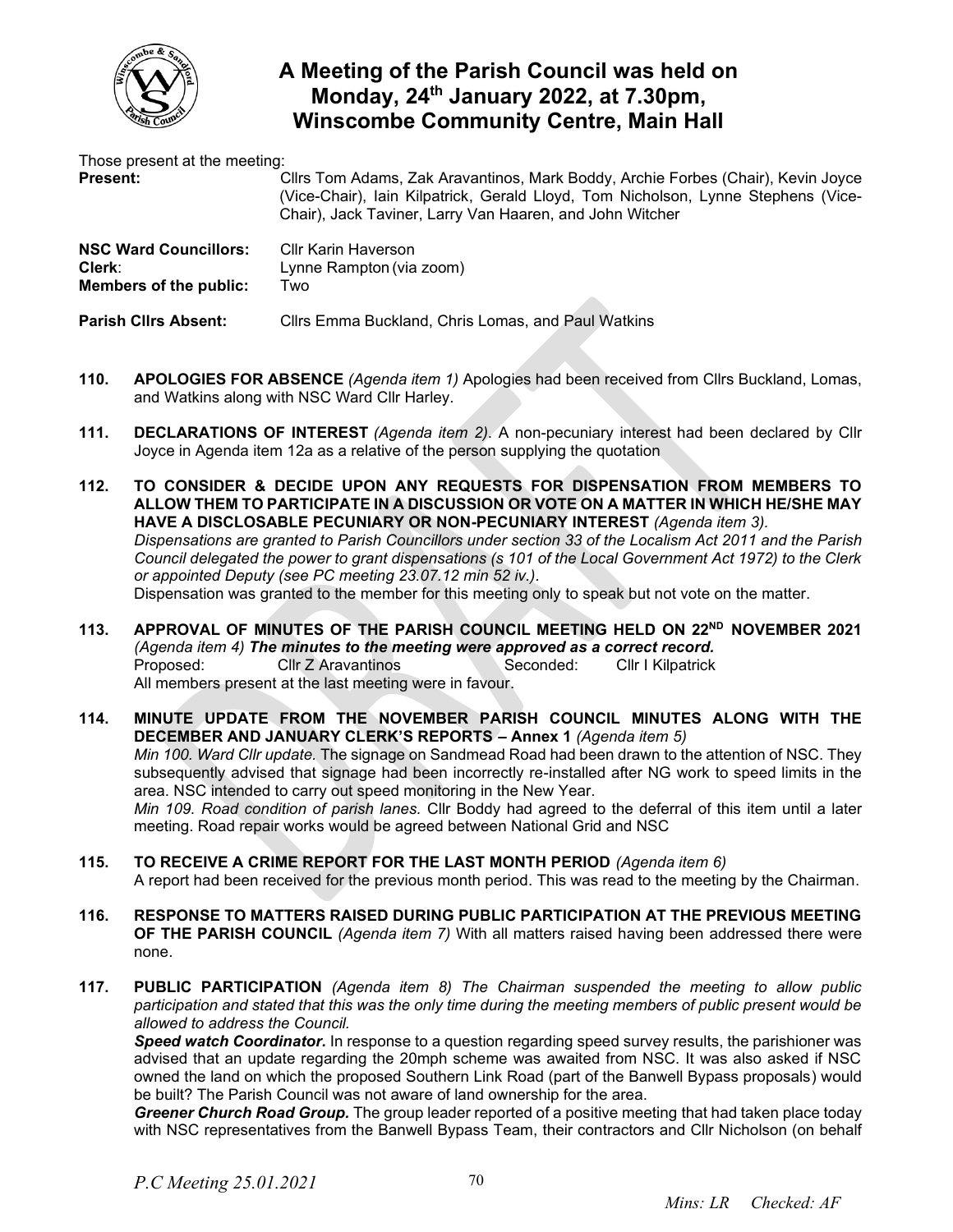of the PC) to consider issues that could arise for Church Road and Winscombe Hill as part of the Banwell Bypass proposals. The group had submitted suggested mitigation measures for the roads directly to NSC. *With no further members of the public wishing to speak, the Chairman re-convened the meeting*

- **118. TO RECEIVE A WARD COUNCILLOR & NSC PARISH LIAISON OFFICER UPDATE** *(Agenda item 9)*  Ward Cllr Haverson updated the meeting on NSC related matters. These included:
	- Measures in the emerging Local Plan to 2035 for housing numbers, and the difficulties in locating these in areas with planning constraints.
	- Due to the valuable contribution played during the height of the pandemic, 'NS Together' would continue in a facilitator role as 'Empowering Communities' connecting those in need with local support groups.
	- The Banwell Bypass would have an impact on surrounding villages, and it was considered important that mitigation measures were adequate. An opportunity existed through this to reduce use of vehicles as transportation and promote a more sustainable form of travel through walking and cycling.
	- Ongoing concerns regarding the Church Road/Woodborough Road junction. It was requested the Cllr Haverson include the PC in any talks with NSC on this matter.
	- There was little to report on the Churchill Academy home to school transport situation, with a decision on the withdrawal of this service still to be made.
	- The future of Churchill Sports Centre was unclear, with NSC to take a loan to carry out repair works, but no funding available to subsidise ongoing running costs.

Cllr Harley had submitted a written report in advance of the meeting that was read by the Chair. This mainly focused on a forthcoming public consultation about the Local Plan to 2035, and it was the members opinion that the parish would be better protected against future housing development with a Neighbourhood Plan in place.

## **119. TO AUTHORISE BILLS FOR PAYMENT. Annex 2** *(Agenda item 10)*

Direct payments, cheques, direct debits, and standing order payments as detailed totalling £14,950.21 (incl. vat) were authorised for payment along with an internal transfer between accounts of £12,844.88. Proposed: Cllr G Lloyd Seconded: Cllr L Van Haaren All in favour

- **120. TO RECEIVE A REPORT FROM A MEETING OF THE EMPLOYMENT, FINANCE & POLICIES COMMITTEE HELD ON 17 th JANUARY 2022 AND TO APPROVE THE MINUTES AND RECOMMENDATIONS FROM THAT MEETING** *Cllr L Stephens* **Annex 3** *(Agenda item 11)*
- **a.** *To approve the minutes of the committee meeting held on 17th January* The minutes to the meeting were approved as a correct record. Proposed: Cllr J Taviner Seconded: Cllr L Van Haaren All those present at the meeting were in favour
- *b. To approve contributions, donations and grant applications as included in 2022/2023 budget proposals.* Grant applications, contributions and donations as listed in the approved budget were agreed for inclusion and payment in 2022/2023 Proposed: Cllr T Nicholson Seconded: Cllr J Witcher All in favour
- *c. To approve the committee recommendations, budget and to set a parish precept demand for 2022/23*

Following a period of public consultation in 2021, overwhelming public support had been received from those responding to the on-line and newsletter public survey to financially support a new build community centre in Winscombe. This had equated to a 7.6% increase on the parish precept alone, and therefore members were mindful when considering other requests from community groups, as well as PC committed outgoings and suggested projects.

A late request from NSC for a significant amount of funding that would require an ongoing commitment in future years to allow Churchill Sports Centre to reopen had been carefully considered by the committee. Whilst there was some support for the reopening of the Churchill Leisure Centre, not enough time had been given to allow the parish council to consult with residents. Members were aware that the current building required significant maintenance/improvement works and there was a lack of a business plan/financial planning available to the PC at this time. For these reasons, the request for £24k annually had not been included in budget proposals.

The projected forecast figures (2021/22) and the proposed budget (2022/23), as considered by the committee were detailed to the meeting. This would result in a recommended precept demand figure for the next financial year to be increased from £155,000 to £174,000 and would mean a Local Council Element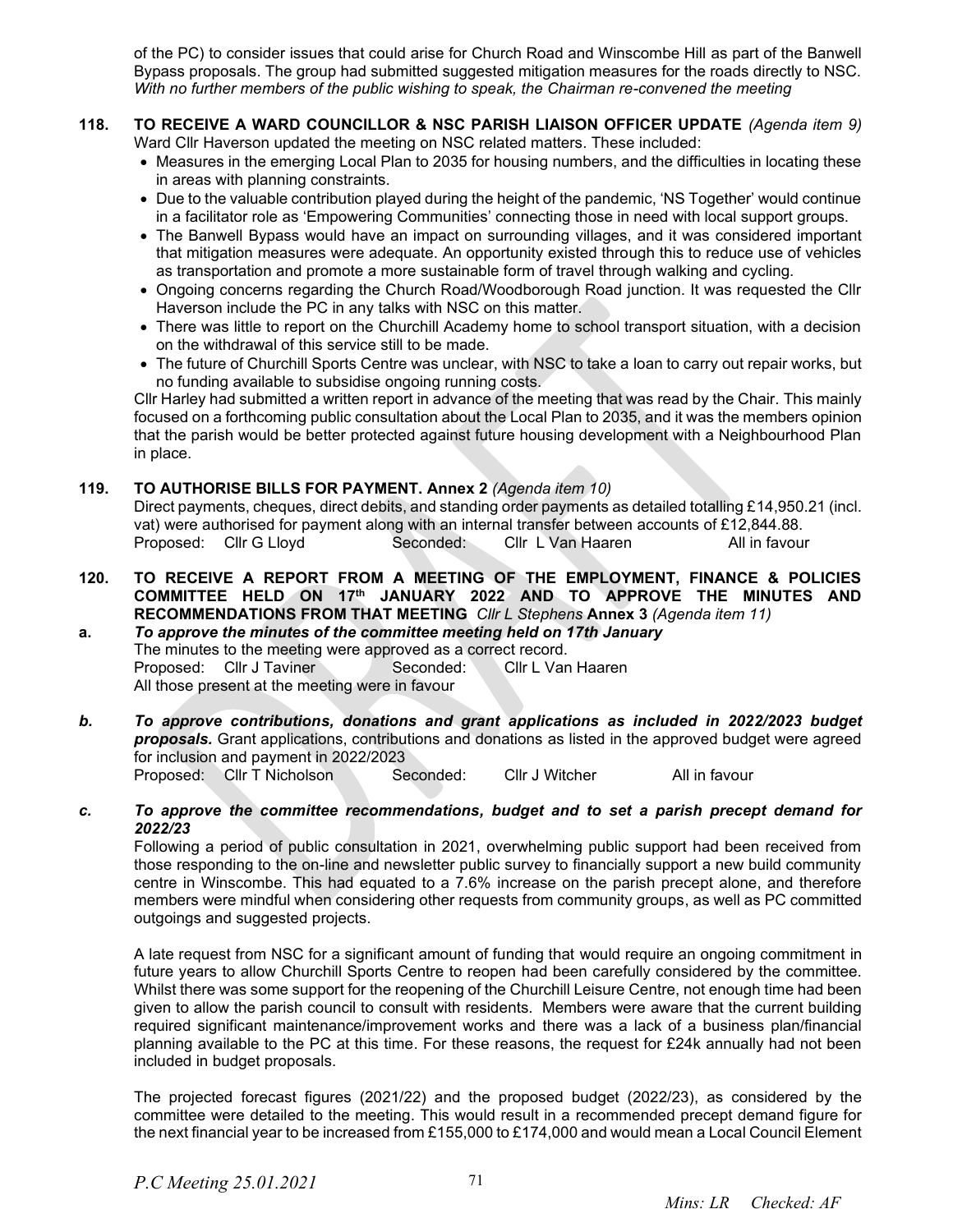of Headline Council Tax per D Band property increase from £73.33 to £80.25 which was equivalent to a 9.4% increase rise per 'D' band property on the current financial year.

**It was proposed that the 2022/2023 budget is approved and the Parish Council precept demand to NSC for 2022/2023 be set at £174,000**

**Proposed: Cllr K Joyce Seconded: Cllr J Witcher All in favour**

d. **Regular payments already made by direct debit or standing order – to reaffirm for 2022/23** Payments as detailed in the committee meeting minutes were reaffirmed.<br>Proposed: Cllr J Witcher Seconded: Cllr J Taviner Proposed: Cllr J Witcher Seconded: Cllr J Taviner All in favour

A Cllr attending a meeting of the EF&P committee for the first time commended on the care and discussion that took place during the budget and precept planning.

*The Parish Council Chairman conveyed his thanks to the Committee Chairman and Clerk for the manner in which the budget meeting had been conducted and for works in the budget preparation.*

- **121. TO RECEIVE A REPORT FROM, AND TO APPROVE RECOMMENDATIONS FROM A MEETING OF THE CEMETERY & ALLOTMENT WORKING GROUP HELD ON 6TH DECEMBER 2021** *(Agenda item 12)***;**
- *a. A quotation had now been received to insert two RSJ posts into the new entrance pillars and carry out works to extend the entrance gates by 1.5m in width. Works cost £1,000 and this was recommended to the Parish Council for agreement from cemetery earmarked reserves.* Funding for the works was approved from cemetery earmarked reserves Proposed: Cllr Z Aravantinos Seconded: Cllr J Witcher 11 in favour *Cllr Joyce, having previously declared an interest in this item abstained from the vote.*
- *b. With the fruit trees now becoming more mature, it was recommended that the canopies to these were reduced to make the fruit more accessible as well as not to cause future problems with roots and overshadowing for both cemetery and allotment areas.* Additional works to the fruit trees at a cost of an extra £60 was approved Proposed: Cllr L Van Haaren Seconded: Cllr J Witcher All in favour
- **122. TO RECEIVE A REPORT FROM, AND TO APPROVE THE MINUTES FROM MEETINGS OF THE CHAIRMAN'S COMMITTEE HELD ON 6TH DECEMBER 2021 AND 6TH JANUARY 2022** *(Agenda item 13) a. 6 th December meeting. Works had been authorised and instructed for the emergency replacement bracket*

*and lantern to a parish streetlight on Homefield Close* **–** *1 column at a cost of £570 plus vat* The minutes to the meeting were approved as a correct record. Proposed: Cllr J Witcher Seconded: Cllr K Joyce 10 in favour, 2 abstentions All those present at the meeting were in favour

*b. 6 th January meeting. Works had been authorised and instructed for the repair and replacement of manhole covers at the Recreation Ground at a cost of £1,500 plus vat*  The minutes to the meeting were approved as a correct record. Proposed: Cllr K Joyce Seconded: Cllr J Taviner 10 in favour, 2 abstentions All those present at the meeting were in favour

**123. TO RECEIVE A REPORT FROM A MEETING OF THE BANWELL BYPASS WORKING GROUP THAT TOOK PLACE ON 6TH DECEMBER 2021 AND TO RECEIVE NOTIFICATION OF ADDITIONAL FUTURE GROUP/PUBLIC MEETINGS** *(Agenda item 14)*

NSC presentation slides from the BB Community Group meeting had been circulated to members on  $9<sup>th</sup>$ December. With it being anticipated that the next round of NSC public consultation would start mid-February, the following PC meetings had been scheduled to consider bypass proposals:

Tuesday 22nd February 7.30pm – PC BB WG public consultation meeting via zoom

Monday 28th February 7.30pm - NSC BB Team to attend and present to the February PC meeting Wednesday  $2<sup>nd</sup>$  March 7.30pm – PC BB WG meeting to consider comments from the public meeting and to formulate a PC response to the NSC consultation to be finalised no later than 7<sup>th</sup> March.

The PC had previously supported proposals for a Banwell Bypass, but only with adequate mitigation measures to protect our parish. Comments would be welcomed from local groups as well as parishioners on traffic and environmental mitigation measures that were considered necessary, and these would include improvements for active travel and cycling.